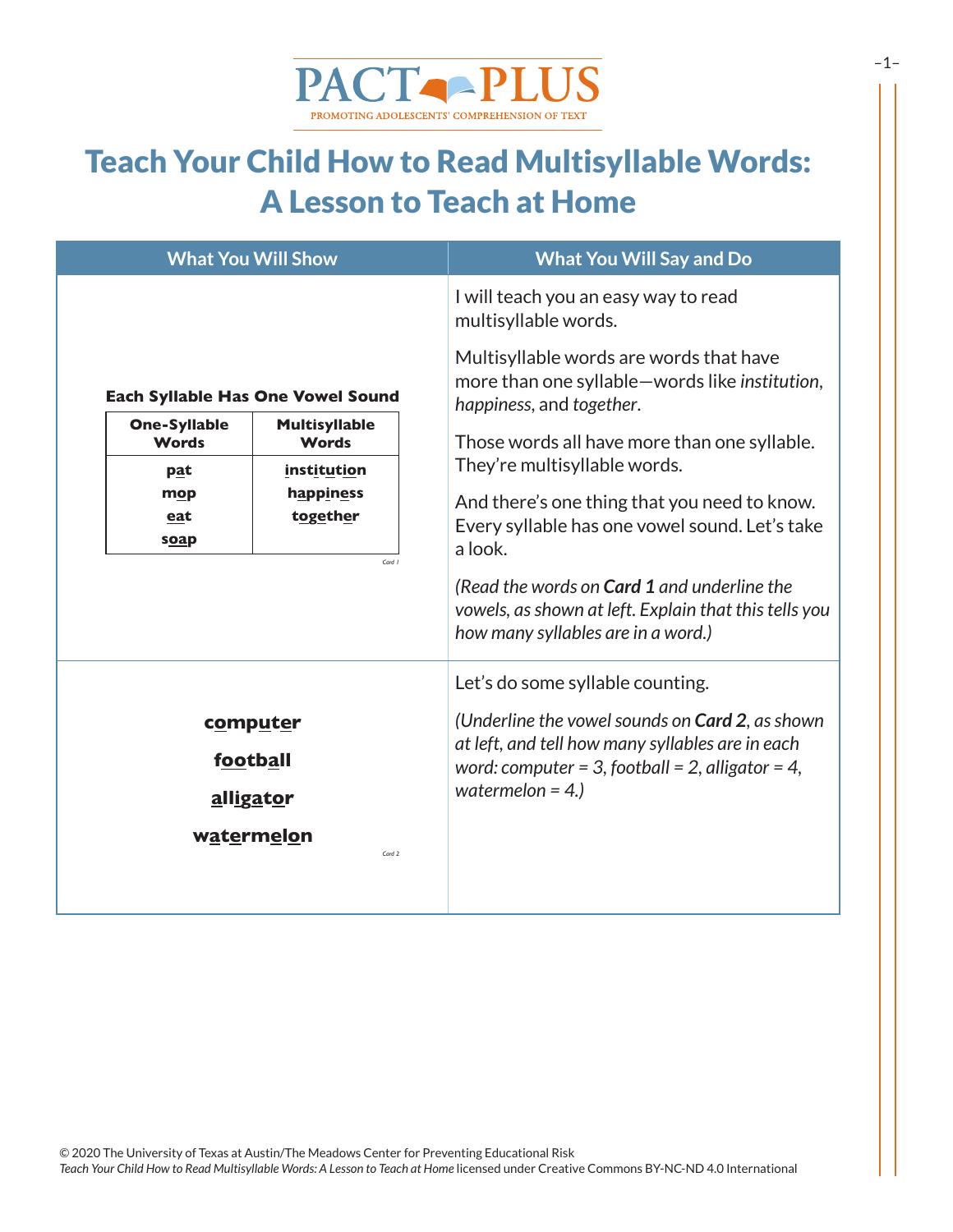| <b>Sound Out Multisyllable Words</b><br>L. Underline the vowels.<br>2. Start at the beginning and read the syllables<br>slowly. Draw a "swoop" under each syllable.<br>3. Read the syllables faster this time.<br>4. Check for understanding.<br>Card 3 | Now, let's use what we know about syllables to<br>practice sounding out the multisyllable words.<br>Here are the steps to sounding out.<br>(Read the steps on <b>Card 3.</b> Then, have your child<br>read the steps. Keep this card out for your child to<br>refer to.) |
|---------------------------------------------------------------------------------------------------------------------------------------------------------------------------------------------------------------------------------------------------------|--------------------------------------------------------------------------------------------------------------------------------------------------------------------------------------------------------------------------------------------------------------------------|
| toothbrush<br>hamster<br>napkin                                                                                                                                                                                                                         | Watch me figure out a couple of words.<br>(Using the words on <b>Cards 4 to 7</b> , model the steps<br>on Card 3, as shown at left. Model the steps at<br>least three times, until your child understands.)                                                              |
| <u>elephant</u><br>grasshopper                                                                                                                                                                                                                          | Now, let's do a few together.<br>(Give your child the pencil and talk your child<br>through the steps using the words on Cards 8<br>to 12. Repeat the steps until your child feels<br>comfortable.)                                                                      |
| ketchup<br><u>alligator</u><br>macaroni                                                                                                                                                                                                                 | Now I want you to try three on your own.<br>(Have your child complete the steps for the words<br>on Cards 13 to 15. If your child struggles, go back<br>to doing the steps together. We also have provided<br>some extra cards for you to use.)                          |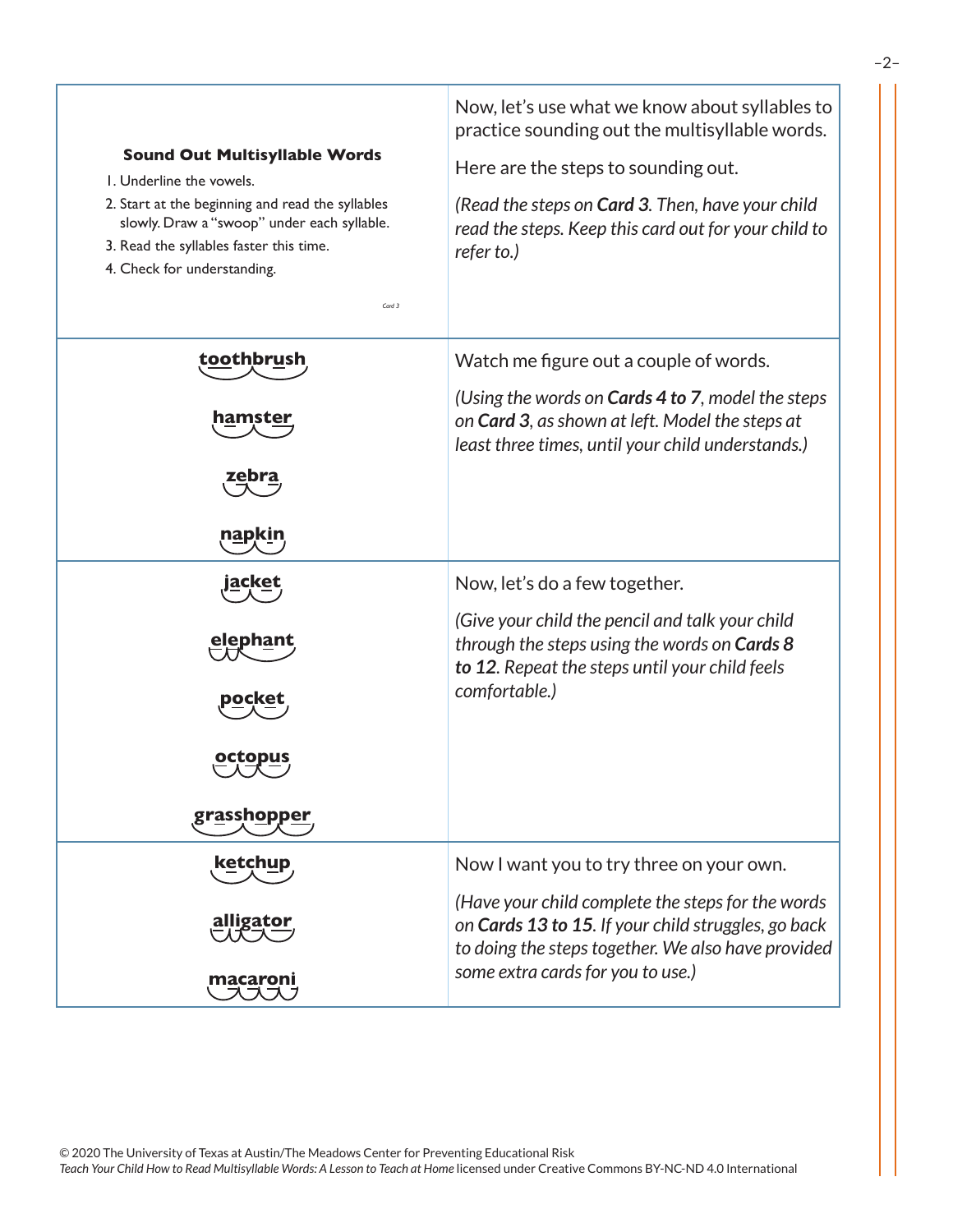#### **Each Syllable Has One Vowel Sound**

| <b>One-Syllable</b><br><b>Words</b> | <b>Multisyllable</b><br><b>Words</b> |
|-------------------------------------|--------------------------------------|
| pat                                 | institution                          |
| mop                                 | happiness                            |
| eat                                 | together                             |
| soap                                |                                      |

*Card 1*

#### **computer**

#### **football**

#### **alligator**

#### **watermelon**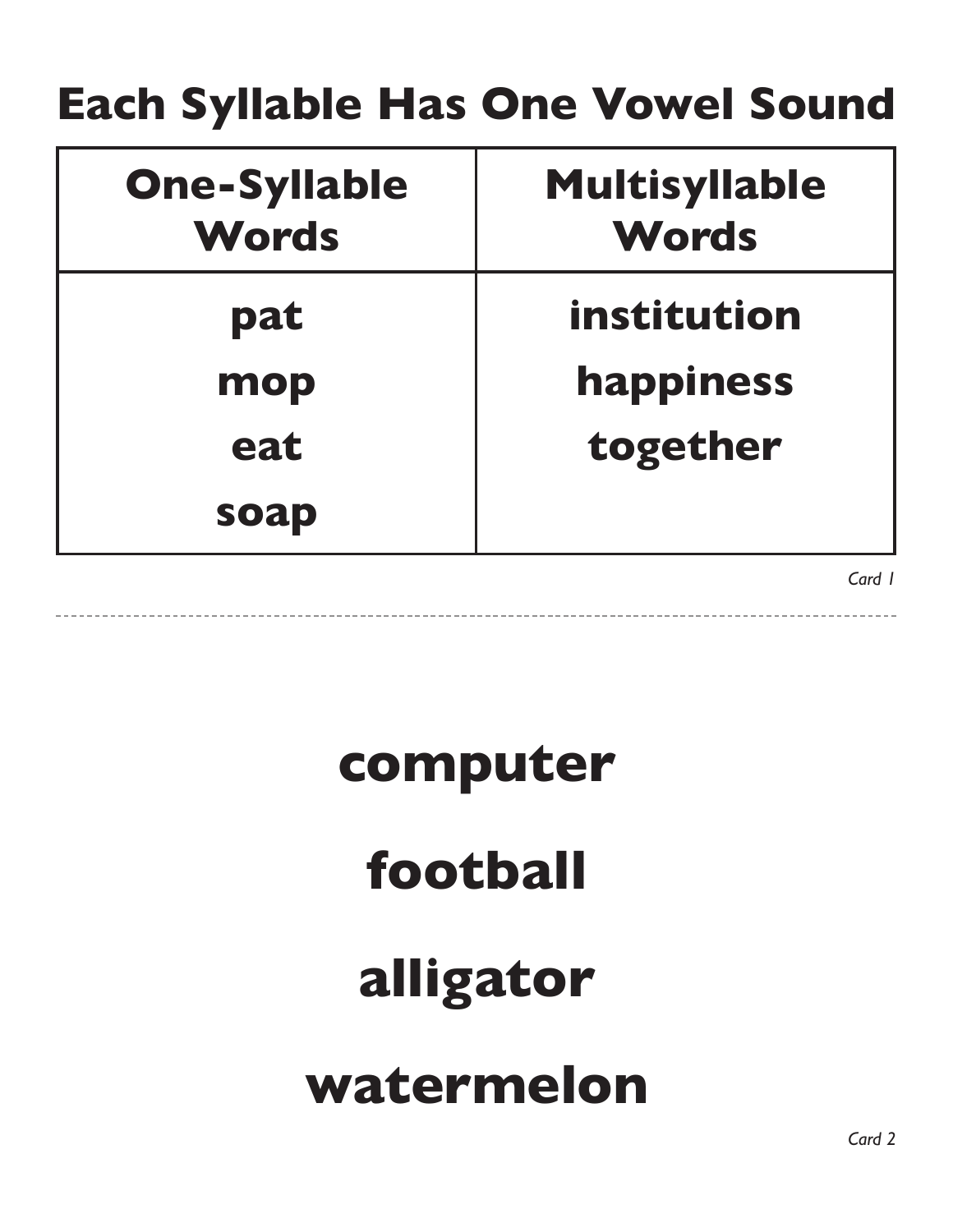#### **Sound Out Multisyllable Words**

- 1. Underline the vowels.
- 2. Start at the beginning and read the syllables slowly. Draw a "swoop" under each syllable.
- 3. Read the syllables faster this time.
- 4. Check for understanding.

## **toothbrush**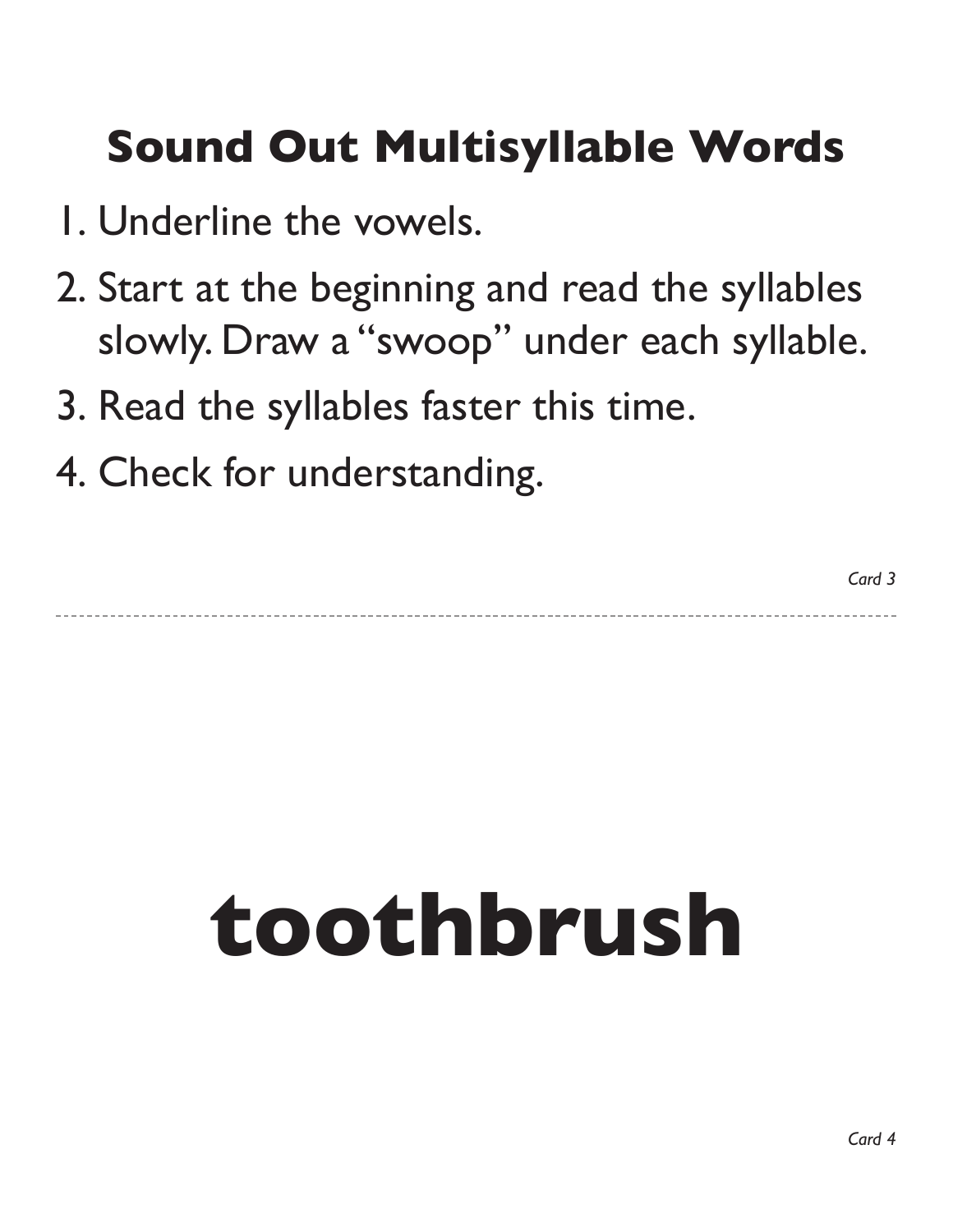### **hamster**

*Card 5*

 $- - - - -$ 

#### **zebra**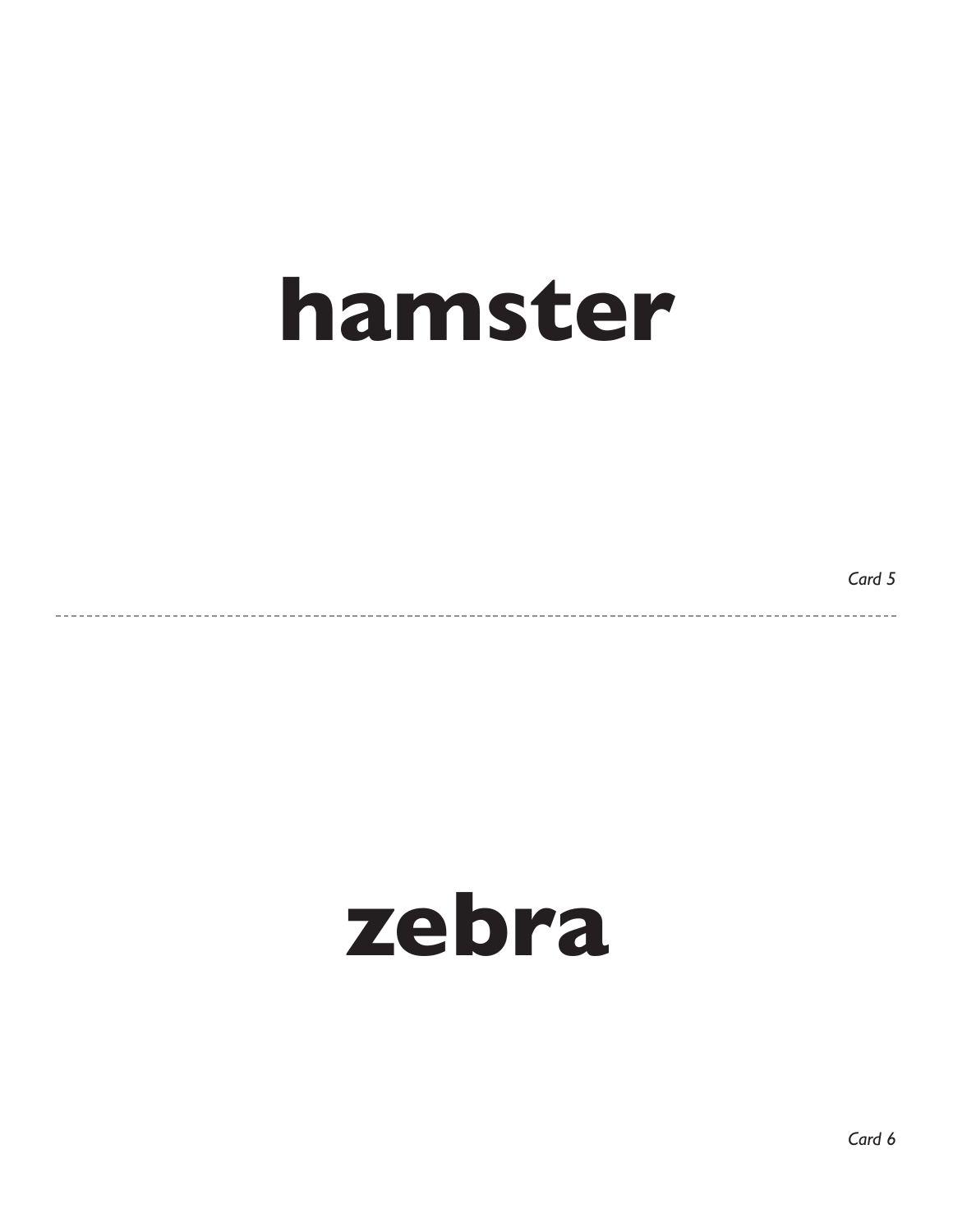## **napkin**

*Card 7*

 $- - - -$ 

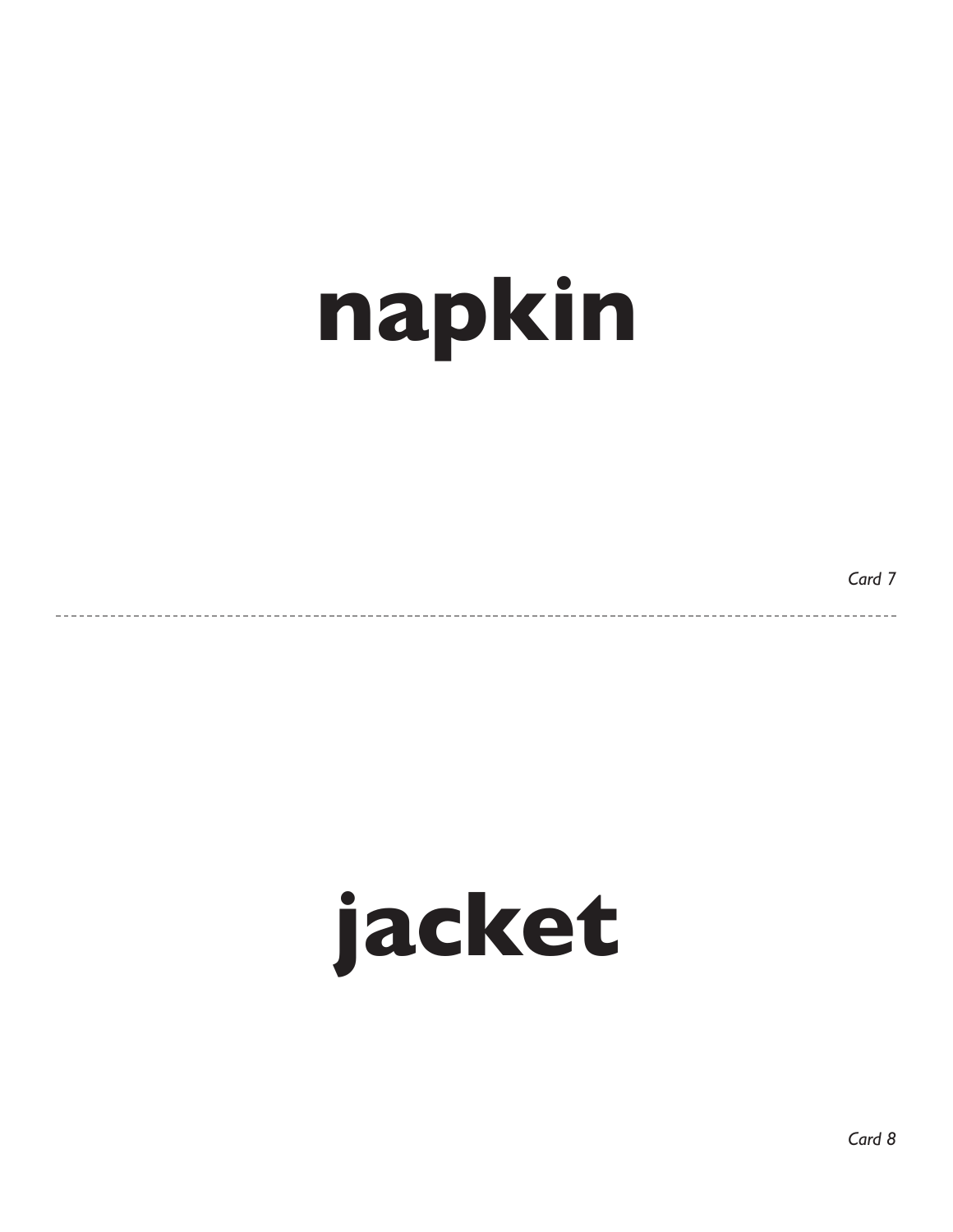## **elephant**

*Card 9*

 $- - - -$ 

## **pocket**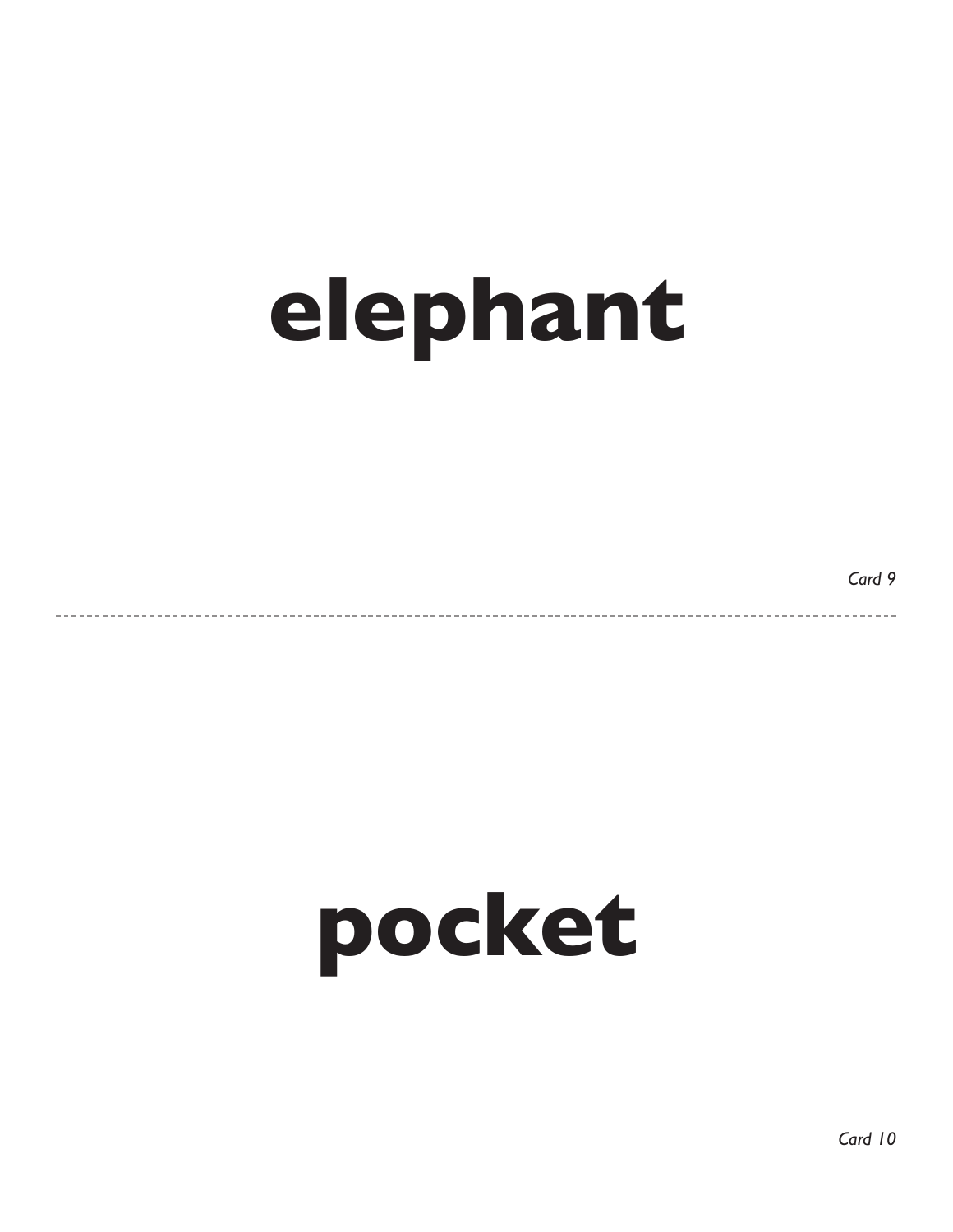### **octopus**

*Card 11*

## **grasshopper**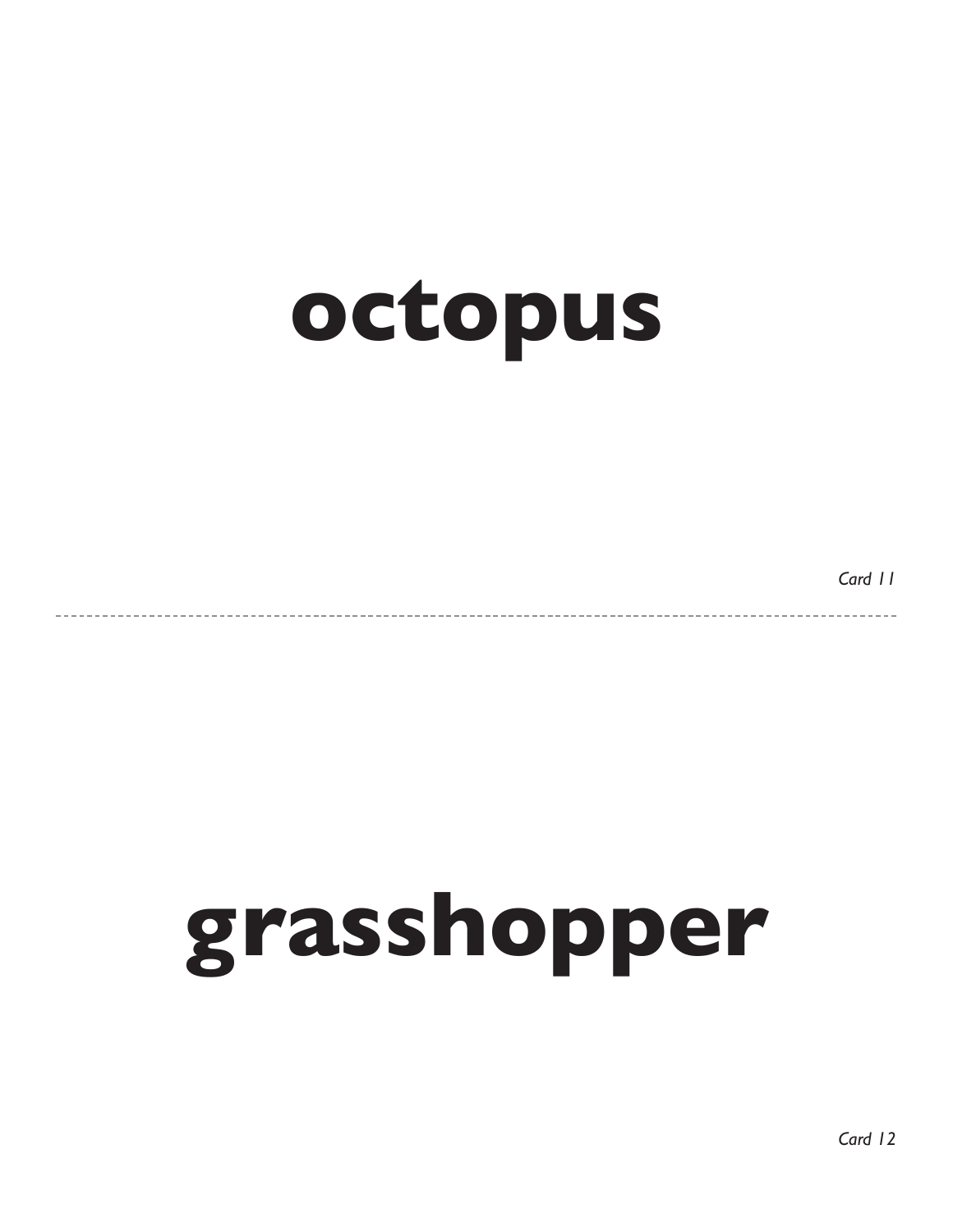## **ketchup**

*Card 13*

 $- - - - -$ 

## **alligator**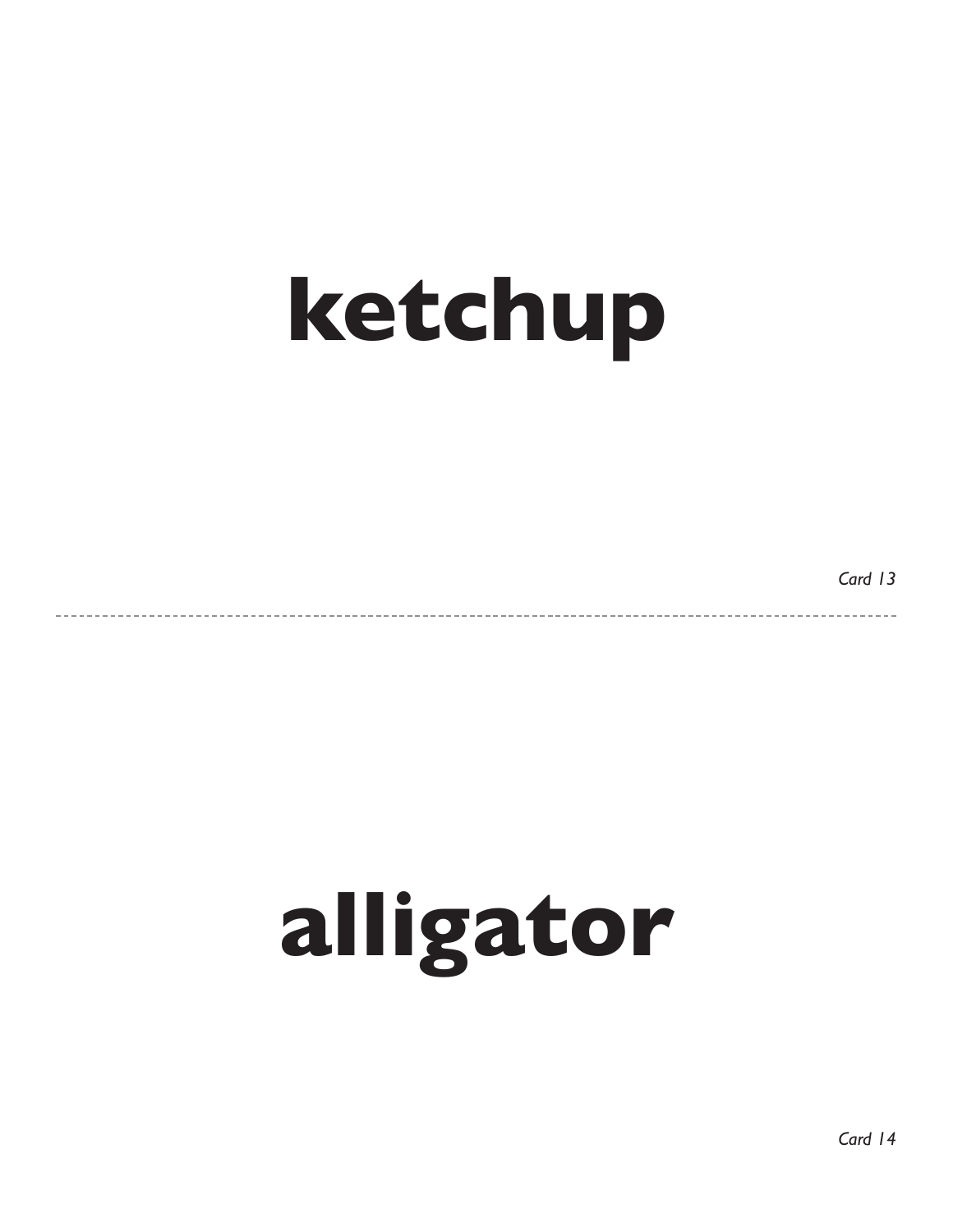

*Card 15*

 $\frac{1}{2}$ 

### **broccoli**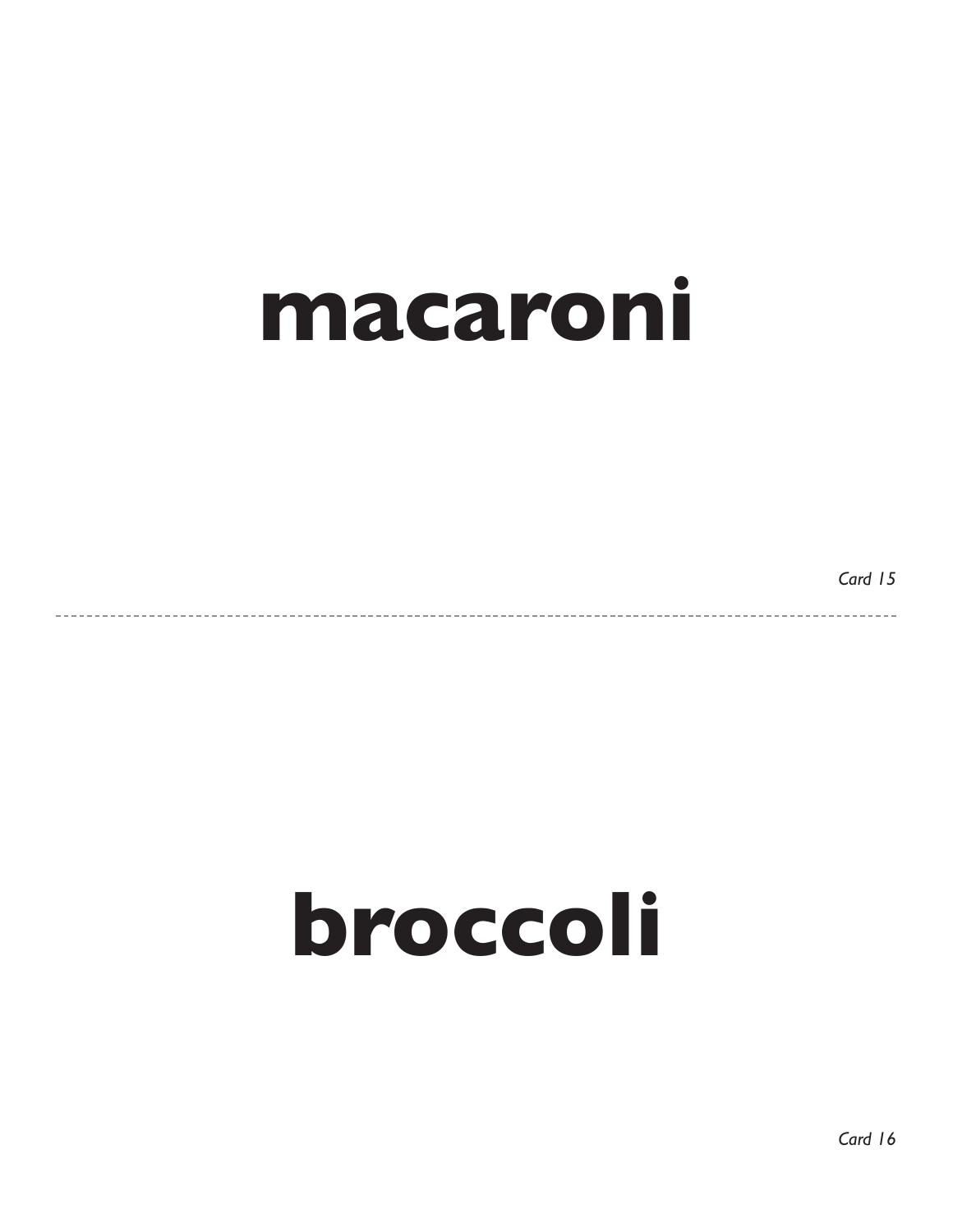## **computer**

*Card 17*

### **watermelon**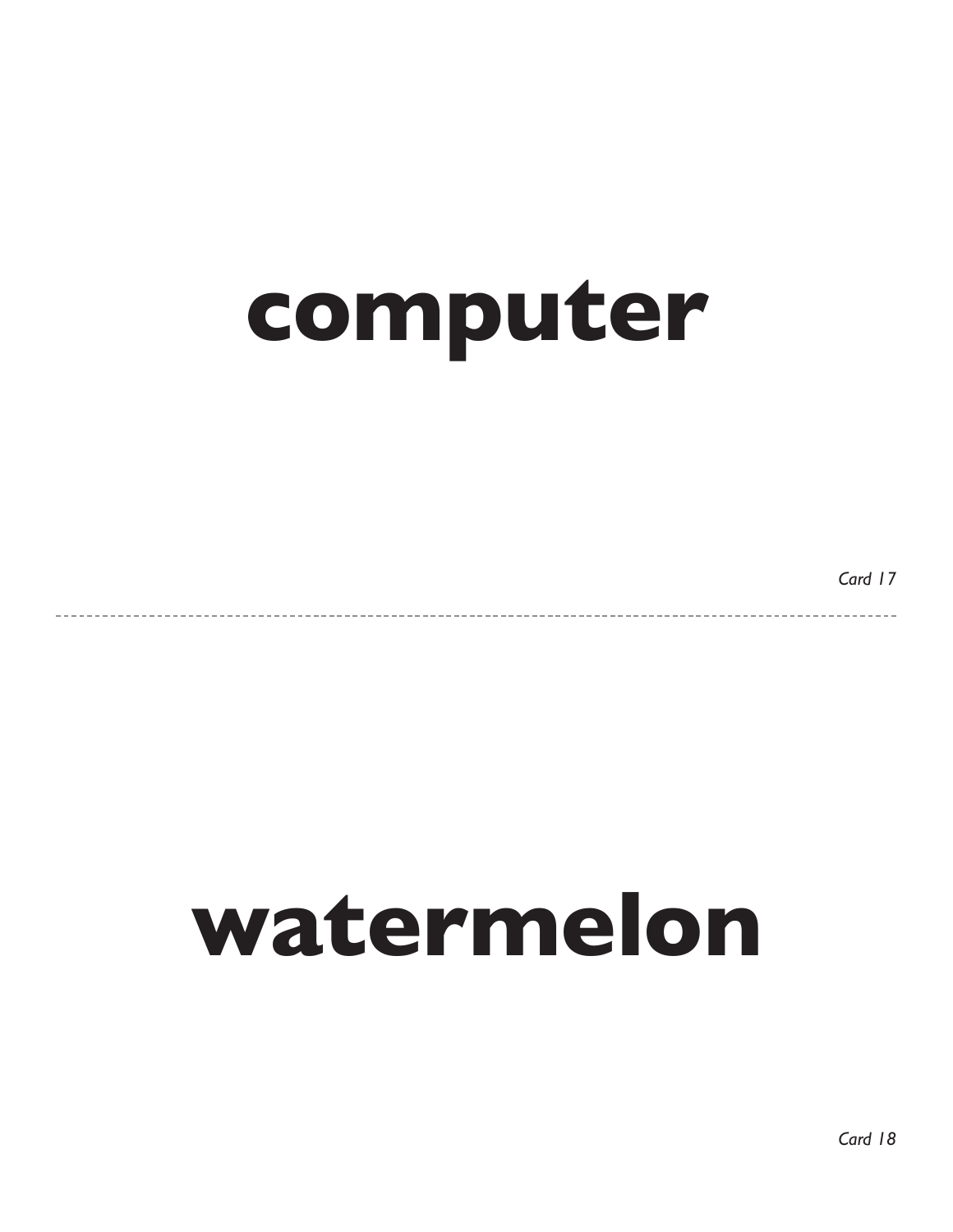

*Card 19*

-------

-----------

# **playground**